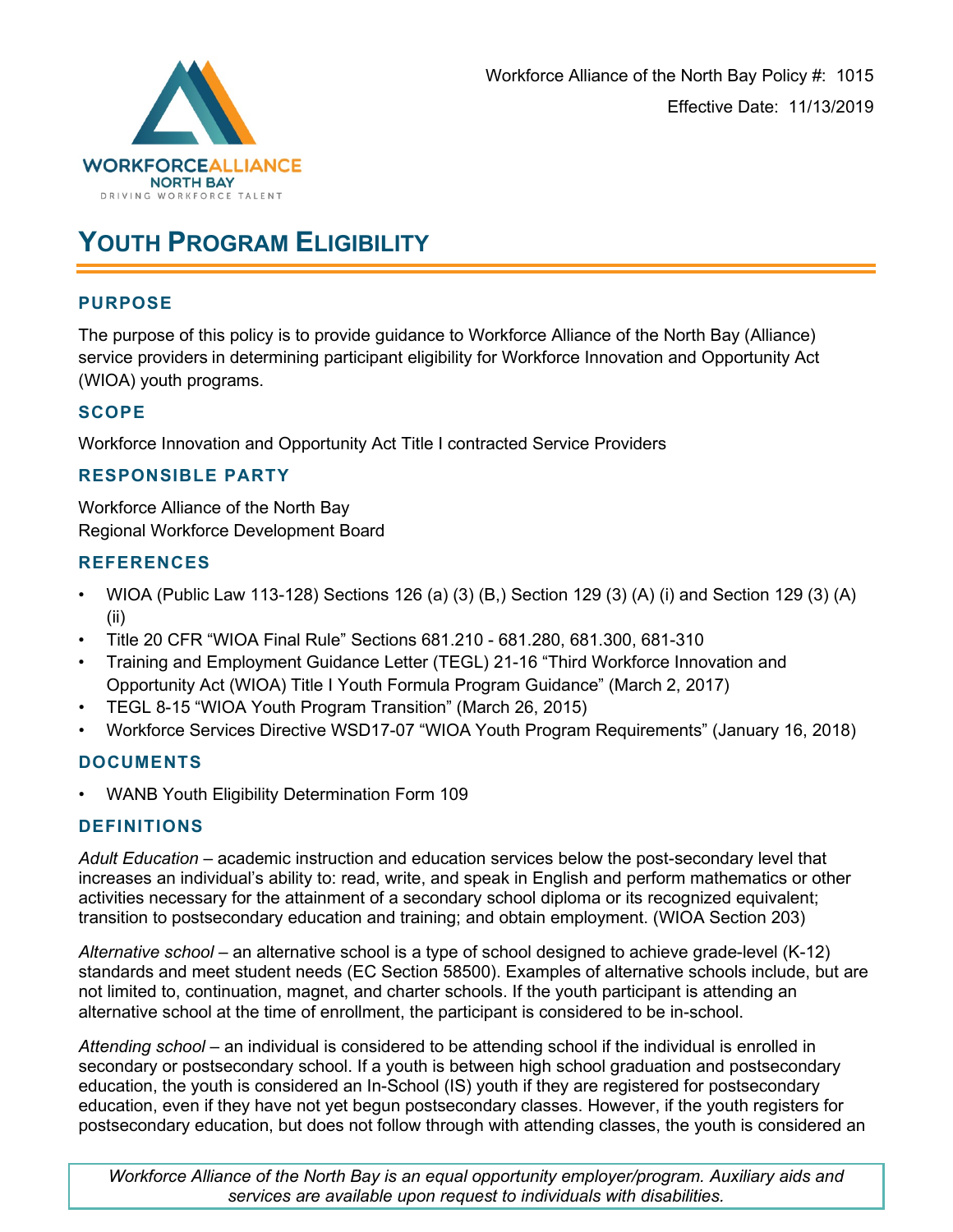### Youth Program Eligibility Page 2 of 9

Out-of-School (OS) youth if the eligibility determination is made after the youth decided not to attend postsecondary education. Youth on summer break are considered IS youth if they are enrolled to continue school in the fall (TEGL 21-16).

*Not attending school* – an individual who is not attending a secondary or postsecondary school. In addition, individuals enrolled in the following programs would be considered an OS youth for eligibility purposes:

- WIOA Title II Adult Education, YouthBuild, JOB Corps, high school equivalency program, or dropout re-engagement programs.
	- o A youth attending a high school equivalency program funded by the public K-12 school system who is classified by the school system as still enrolled in school are the exception; the youth would be considered an IS youth (Title 20 CFR Section 681.230).
- Non-credit bearing postsecondary classes only (TEGL 21-16).
- A charter school program that provides instruction exclusively in partnership with WIOA, federally funded YouthBuild programs, federal Job Corps training or instruction, California Conservation Corps, or a state certified local conservation corps (in alignment with EC Section 47612.1).

*Offender –* An adult or juvenile subject to any stage of the criminal justice process or an adult or juvenile who requires assistance in overcoming artificial barriers to employment resulting from a record of arrest or convictions of for who services under WIOA may be beneficial (WIOA Section 3[38]).

*Postsecondary school* – California community colleges, and accredited public and private universities (EC Section 66010).

*School –* any secondary or post-secondary school (Title 20 CFR Section 681.230). These include, but are not limited to, traditional K-12 public schools and private schools (e.g., continuation, magnet, charter, and home).

*School dropout* – an individual who is no longer attending any school and who has not received a secondary school diploma or its recognized equivalent. (WIOA 3[54]) Per TEGL 8-15, this term does not include individuals who dropped out of post-secondary school.

*Secondary school* – a nonprofit institutional day or resident school, including a public secondary charter school, that provides secondary education, as determined under state law, except that the term does not included any education beyond grade 12. (Title 20 U.S.C. Section 1401[27]).

*Individual with a Disability* –An individual with 1) A physical or mental impairment that substantially limits one or more major life activities of such individual; 2) A record of such an impairment; or 3) Being regarded as having such an impairment (Americans with Disabilities Act Section 12012 1,3 and WIOA Section 3[25]).

*Homeless Individual* – as defined in Section 41403(6) of the Violence Against Women Act of 1994 (42 U.S.C. 14043e–2(6))

- 1. An individual who lacks a fixed, regular, and adequate nighttime residence; and
- 2. Includes an individual who:
	- a. Is sharing the housing of other persons due to loss of housing, economic hardship, or a similar reason; is living in a motel, hotel, trailer park, or campground due to the lack of alternative adequate accommodations; is living in an emergency or transitional shelter; is abandoned in a hospital; or is awaiting foster care placement;
	- b. Has a primary nighttime residence that is a public or private place not designed for or ordinarily used as a regular sleeping accommodation for human beings; or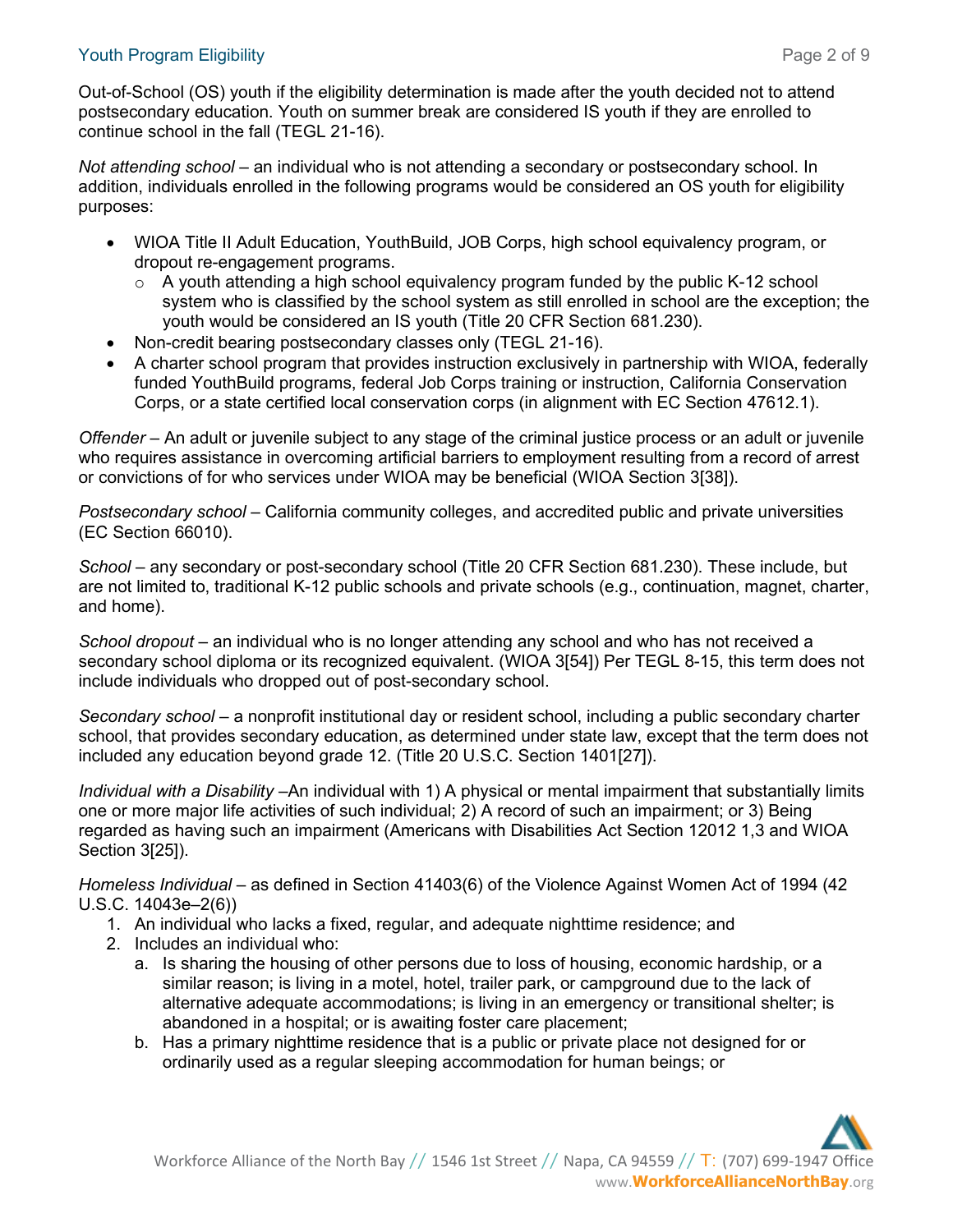c. Migratory children who qualify as homeless because the children are living in circumstances defined in Section 1309 of the Elementary and Secondary Education Act of 1965; 20 U.S.C. 6399.

*Homeless Child or Youth* – as defined in Section 725(2) of the McKinney-Vento Homeless Assistance Act (42 U.S.C. 11434a(2))

- 1. An individual who lacks a fixed, regular, and adequate nighttime residence; and
- 2. Includes children and youth who:
	- a. Are sharing the housing of other persons due to loss of housing, economic hardship, or a similar reason; are living in a motel, hotel, trailer park, or campground due to the lack of alternative adequate accommodations; are living in an emergency or transitional shelter; are abandoned in a hospital; or are awaiting foster care placement;
	- b. Have a primary nighttime residence that is a public or private place not designed for or ordinarily used as a regular sleeping accommodation for human beings;
	- c. Are living in cars, parks, public spaces, abandoned buildings, substandard housing, bus or train stations, or similar settings; or
	- d. Migratory children who qualify as homeless because the children are living in circumstances defined in Section 1309 of the Elementary and Secondary Education Act of 1965; 20 U.S.C. 6399.

*Foster Youth* – an individual in foster care or has aged out of the foster care system, or who has attained 16 years of age and left foster care for kinship guardianship or adoption; a child eligible for assistance under Section 477 of the Social Security Act (42 U.S.C. 677); or an individual who is an out of home placement.

*Basic Skills Deficient/Low Levels of Literacy* — who is a youth, that the individual who has English reading, writing, or computing skills at or below the 8th grade level on a generally accepted standardized test; or who is a youth or adult, that the individual is unable to compute or solve problems, or read, write, or speak English, at a level necessary to function on the job, in the individual's family, or in society (WIOA Section 3[5]).

*English Language Learner (ELL)* – an individual who has limited ability in reading, writing, speaking, or comprehending the English language, and - (A) whose native language is a language other than English; or (B) who lives in a family or community environment where a language other than English is the dominant language (WIOA Section.3{21} and WIOA Section 203[6]).

# **POLICY**

- I. Youth Eligibility Criteria
	- A. To be eligible to participate in the WIOA youth program, an individual must meet the generally eligibility criteria outlined below and meet the additional criteria outlined for an Out-of-School (OS) youth or In-School (IS) youth.
	- B. Eligibility is determined at intake. The participant information is collected during registration and these criteria follow the participant through the entire course of WIOA programs and services attached to that application. If the participant's circumstances change during the WIOA registration cycle (such as a change in age, education status, employment status, etc.) the participant remains eligible for those services until exited. Examples are provided below: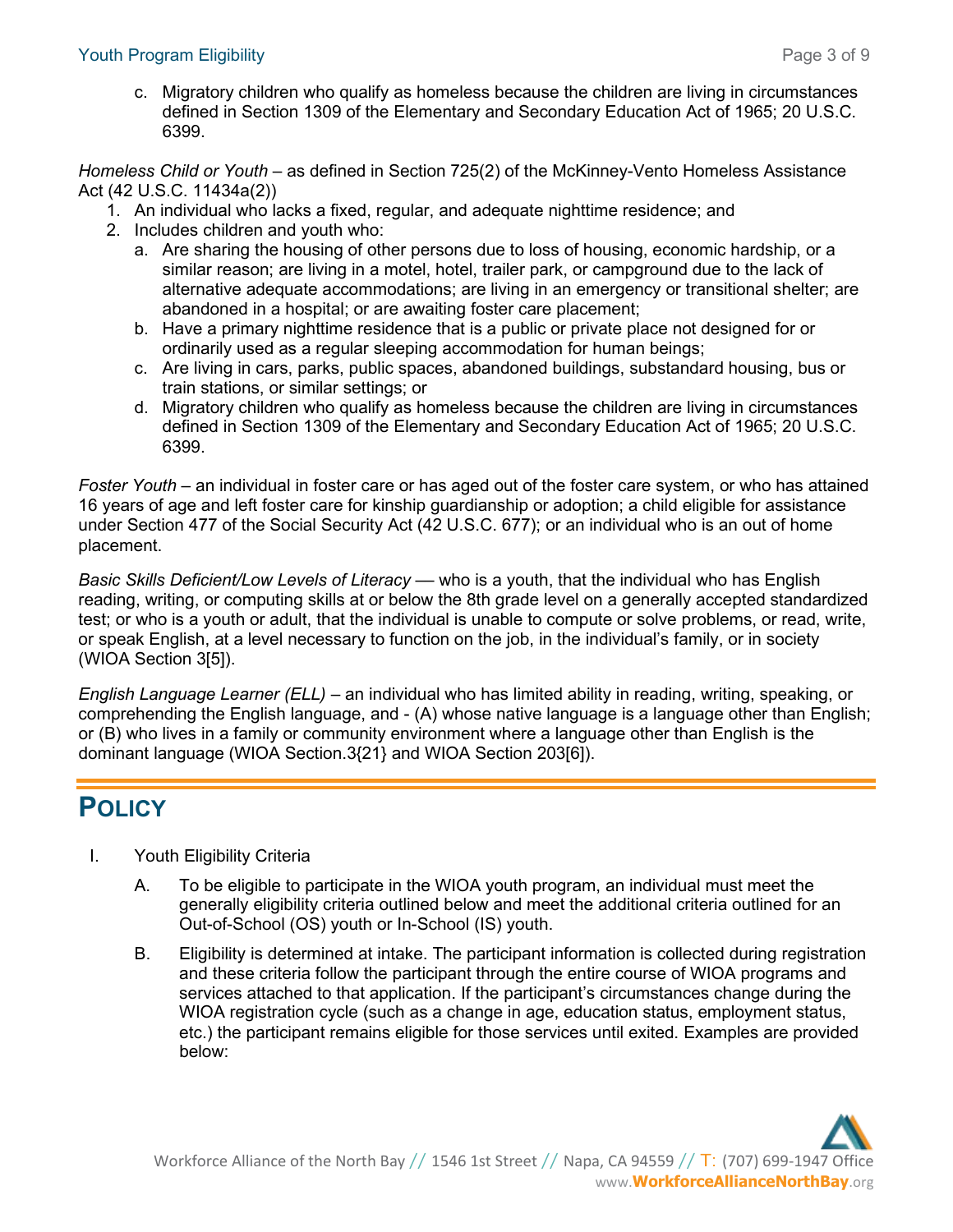- 1. An individual who is an OS youth at time of enrollment and is subsequently placed in school is still considered an OS youth. Additionally, an individual who is an OS youth and between the ages of 16-24 at the time of enrollment, and is now beyond the age of 24, is still considered an OS youth until exited.
- 2. An individual who is an IS youth and between the ages of 14-21 at the time of enrollment, and is now beyond the age of 21, is still considered an IS youth until exited.
- C. Eligibility for services should not be construed as a guarantee of services. The WIOA is not an entitlement program.
- D. Employment and training opportunities must be provided to youth who can benefit from, and are most in need of, such opportunities.
- E. Eligibility criteria must be documented in the participant file prior to the provision of WIOA services. Service Providers will complete the WANB Youth Eligibility Determination Form (form 109) to identify youth eligibility.

This form includes disability as an eligibility criterion and therefore must be maintained in accordance with the Nondiscrimination and Equal Opportunity Procedures. Any medical or disability-related information, including information that could lead to the disclosure of a disability, must be collected separately and maintained apart from any other information about the individual, and treated as confidential. Program staff who are responsible for documenting eligibility, where disability is an eligibility criterion for a program or activity may be informed and have access to the information in the related files.

### II. General Eligibility Criteria

All youth must meet the following general eligibility criteria:

- A. Authorization to Work
- B. Compliance with Selective Service Registration Requirements
- C. Age 14-24 on the "Date of Participation"
- III. Out-of-school (OS) Eligibility Criteria– In order to receive services as an OS youth, an individual must meet the following eligibility criteria:
	- A. Not be attending any secondary or postsecondary school (not including Title II Adult Education, YouthBuild, Job Corps, high school equivalency programs [except if program is funded by the public K-12 school system and youth attending are classified by the school system as still enrolled in school], non-credit bearing postsecondary classes, dropout reengagement programs or charter schools with federal and state workforce partnerships).
	- B. Not younger than age 16 or older than age 24 years.
	- C. Have one or more of the following barriers:
		- 1. A school dropout.
		- 2. A youth who is within the age of compulsory school attendance but has not attended school for at least the most recent complete school year quarter.
			- a) If the school does not use school year quarters, use calendar quarters.
		- 3. A recipient of a secondary school diploma or its recognized equivalent who is a lowincome individual and is either basic skills deficient or an English language learner.
		- 4. An offender.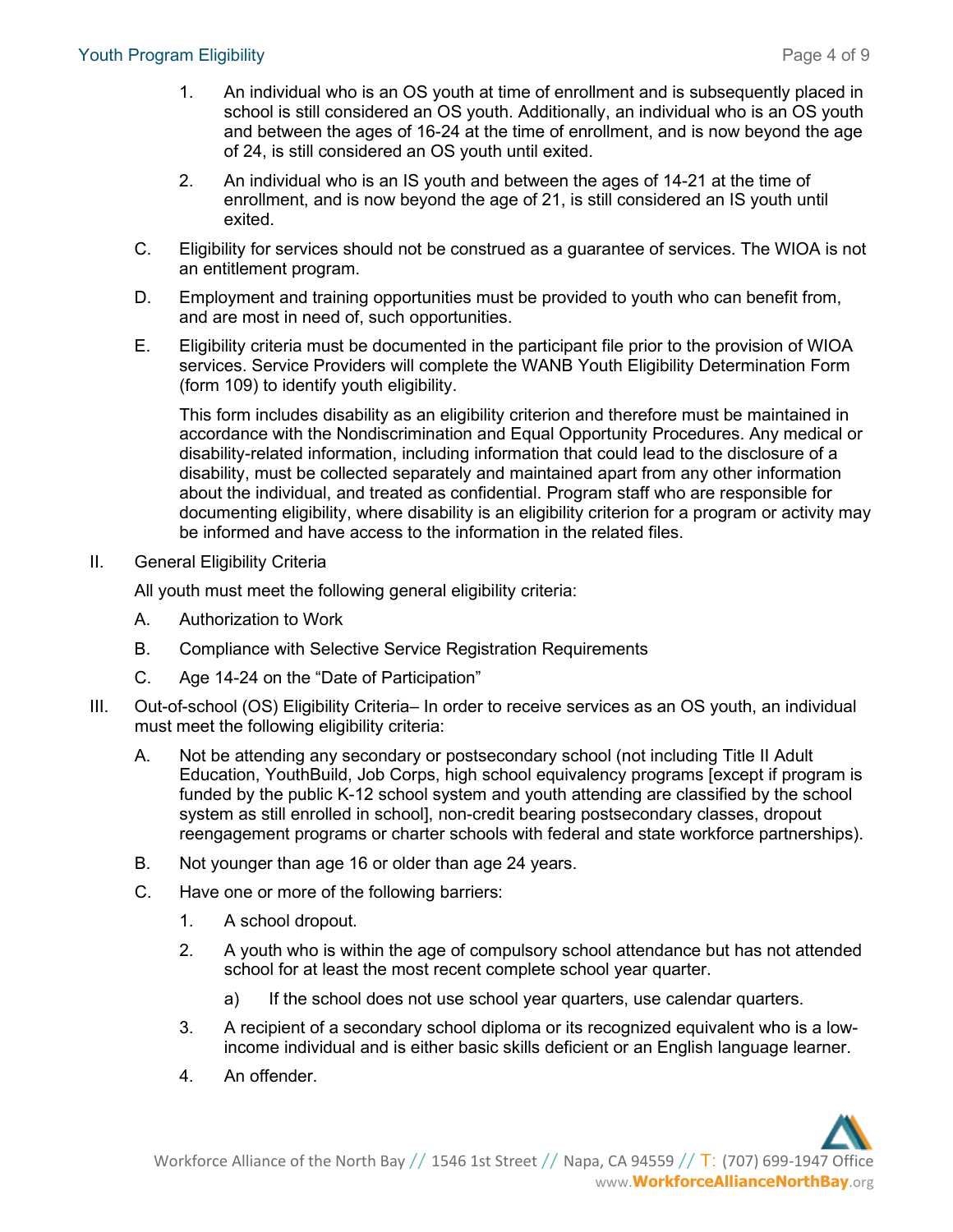- 5. A homeless individual or a runaway.
- 6. An individual in foster care or who has aged out of the foster care system or who has attained 16 years of age and left foster care for kinship guardianship or adoption, a child eligible for assistance under Section 477 of the Social Security Act, or in an outof-home placement.
- 7. An individual who is pregnant or parenting (custodial and non-custodial parent including non-custodial fathers).
- 8. An individual with a disability.
- 9. A low-income individual who requires additional assistance to enter or complete an educational program to secure or hold employment.
- IV. In-school (IS) Eligibility Criteria In order to receive services as an IS youth, an individual must meet the following eligibility criteria:
	- A. Be attending school, including secondary and postsecondary school.
	- B. Age 14-21 years old (A youth with disabilities who is in an individualized education program at the age of 22 may be enrolled as an IS youth).
	- C. Low income individual.
	- D. Have one or more of the following barriers:
		- 1. Basic skills deficient.
		- 2. An English language learner.
		- 3. An offender.
		- 4. A homeless individual or runaway.
		- 5. An individual in foster care or who has aged out of the foster care system or who has attained 16 years of age and left foster care for kinship guardianship or adoption, a child eligible for assistance under Section 477 of the Social Security Act, or in an outof-home placement.
		- 6. Pregnant or parenting (custodial and non-custodial parent including non-custodial fathers).
		- 7. An individual with a disability.
		- 8. An individual who requires additional assistance to complete an educational program or secure and hold employment.
- V. Additional Assistance –

No more than five percent of IS youth enrolled in a given program year may be found eligible solely on meeting the criterion, "requires additional assistance." The five percent shall be calculated for each service provider within the Alliance, based upon the percent of newly enrolled participants during a program year. Service providers that choose to enroll under this category without the total number of enrollments required for compliance risk disallowed costs as the youth would not technically be eligible for the WIOA youth program.

In some instances, the Alliance may grant a service provider permission to enroll a youth under this criterion, based upon the total number of enrollments throughout the consortium. This permission must be obtained in writing/email prior to the enrollment of the youth and placed in the participant file with other eligibility documentation.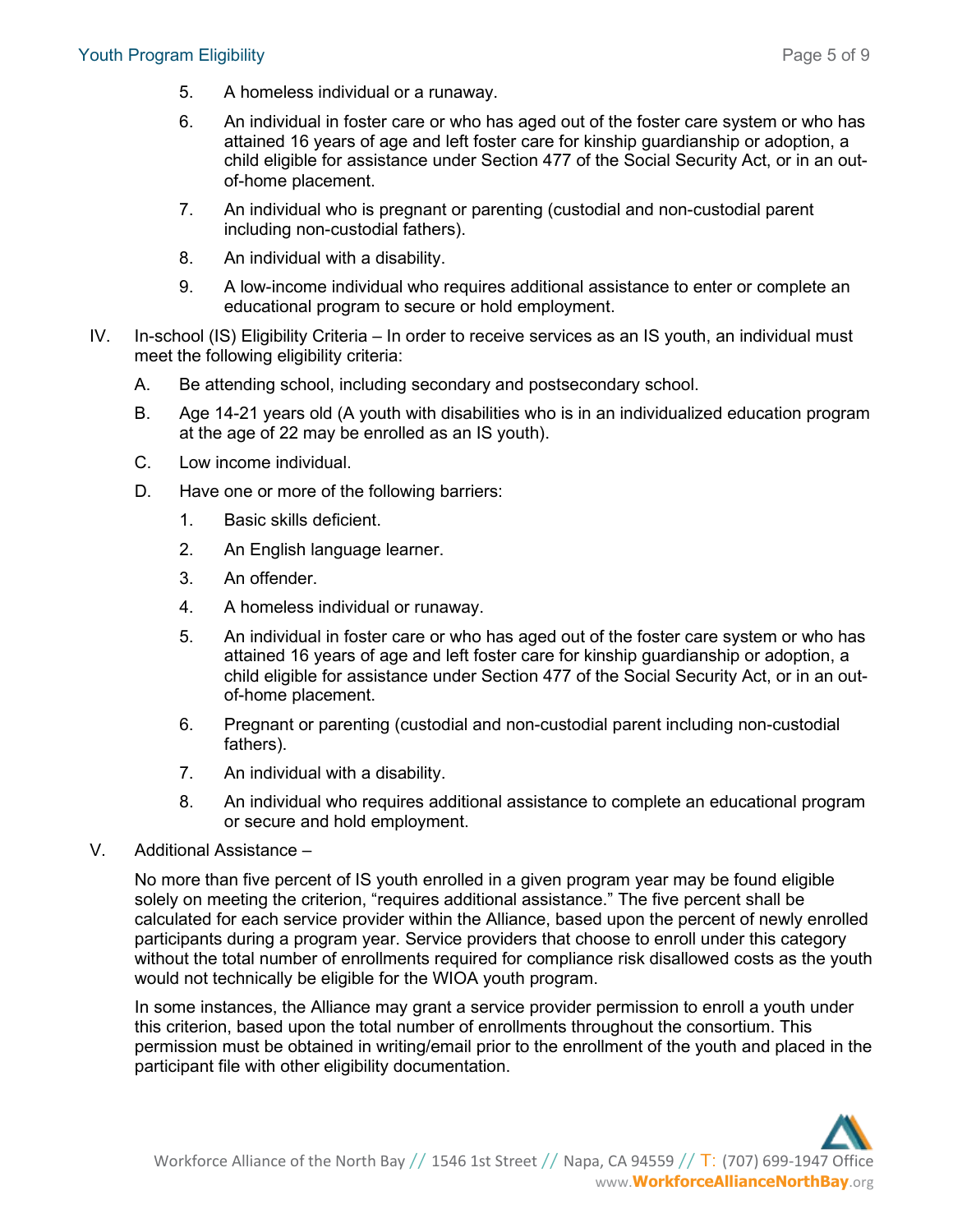The Alliance defines additional assistance to include the following:

- A. Has repeated at least one secondary grade level or is one year over age for grade;
- B. Has a core GPA of less than 1.5;
- C. For each year of secondary school, are at least 2 semester credits behind the rate required to graduate from high school;
- D. Emancipated youth;
- E. Previous dropout; or has been suspended 5 or more times; or has been expelled;
- F. Has court/agency referral mandating school attendance;
- G. Deemed at risk of dropping out of school by school official;
- H. Referred to/being treated by an agency for a substance abuse related problem;
- I. Has experienced recent traumatic events, victim of abuse, or resides in abusive environment documented by a school official or other qualified professional;
- J. Has serious emotional, medical or psychological problems documented by a qualified professional.

And, for OS youth,

- K. Has never held a job;
- L. Has been fired within the 12 months prior to application;
- M. Has never held a full-time job for more than 13 consecutive weeks.
- VI. Determining School Status School status is determined at the time of program enrollment and remains the same throughout the youth's participation in the WIOA program.
	- A. IS youth If a youth is enrolled in the WIOA youth program during the summer and is in between school years, they are considered an IS youth if they are enrolled to continue school in the fall. A youth is also considered IS if they are enrolled into the youth program between high school graduation and postsecondary education if they are registered for postsecondary education, even if they have not yet begun postsecondary education at the time of WIOA youth program enrollment.
	- B. OS youth If the youth graduated from high school and registers for postsecondary education, but does not ultimately follow through with attending postsecondary education, they are considered an OS youth as long as the eligibility determination is made after the point they decide not to attend postsecondary education.
- VII. Non-Credit Bearing Postsecondary Classes
	- A. IS youth If a youth is enrolled in any credit-bearing postsecondary education classes, including credit-bearing community college classes and credit-bearing continuing education, then they are considered to be attending postsecondary education and are an IS youth.
	- B. OS youth If the youth is only enrolled in non-credit bearing postsecondary classes, they are not considered to be attending postsecondary education and are an OS youth.
- VIII. Low Income Exception The WIOA maintains a five percent low-income eligibility exception where five percent of WIOA youth may be participants who ordinarily would need to be lowincome. This includes:
	- A. IS youth who is not low-income but would otherwise qualify as an IS youth; or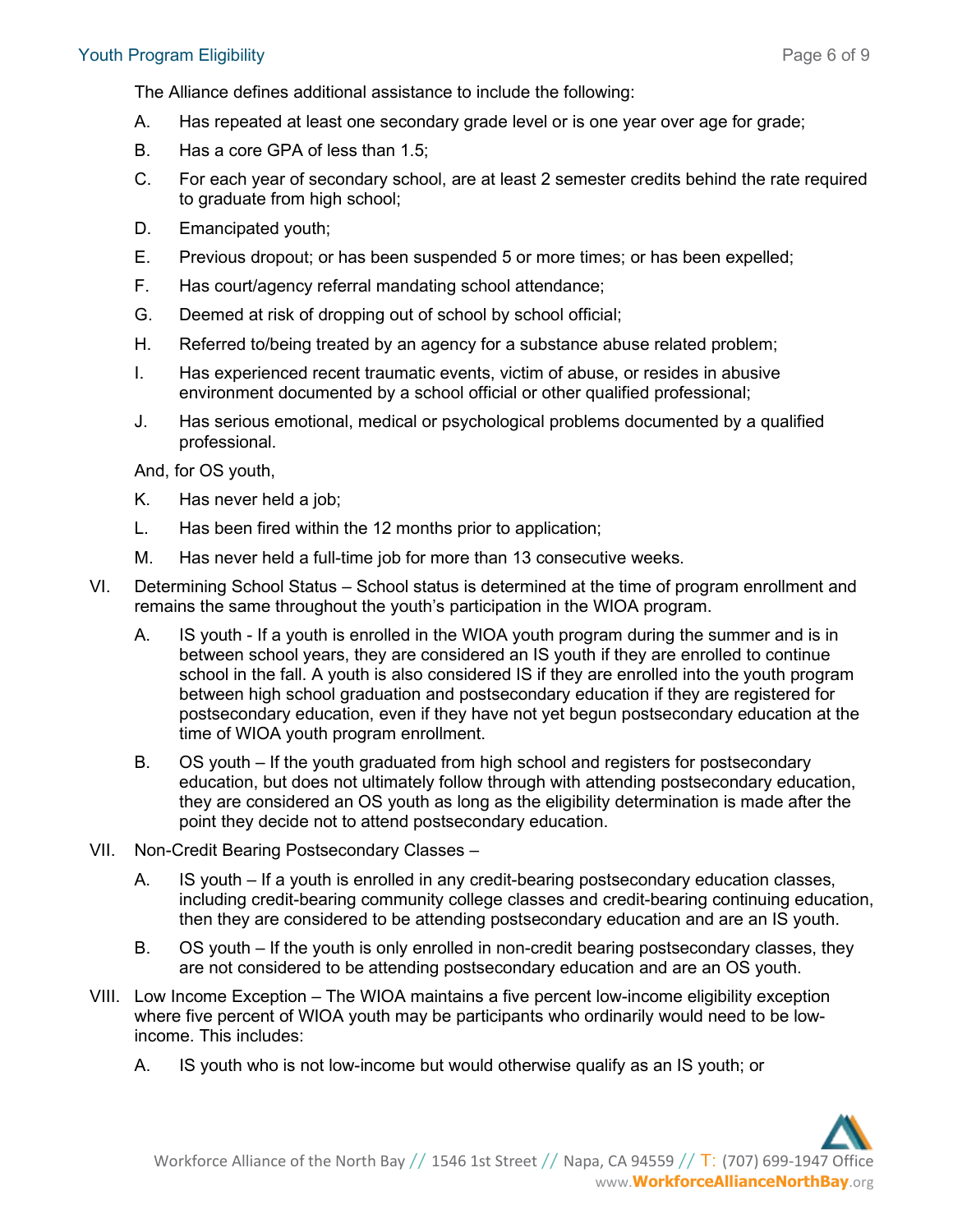- B. OS youth who is not low-income but:
	- 1. Is recipient of a secondary school diploma or its recognized equivalent who is either basic skills deficient; or an English language learner; and/or
	- 2. Requires additional assistance to enter or complete an educational program or to secure or hold employment.

The 5% exception shall be calculated for each service provider within the Alliance, based upon the percent of newly enrolled participants during a program year that would ordinarily be required to meet the low-income criteria. Service providers that choose to enroll under this category without the total number of enrollments required for compliance with this exception risk disallowed costs as the youth would not technically be eligible for the WIOA youth program.

In some instances, the Alliance may grant a service provider permission to enroll a youth under this exception, based upon the total number of enrollments throughout the consortium. This permission must be obtained in writing/email prior to the enrollment of the youth and placed in the participant file with other eligibility documentation.

- IX. Low-Income Determination All IS youth and some categories of OS youth must meet low income guidelines to qualify for WIOA services (unless they qualify for the 5% low income exception). Low-income is defined as:
	- A. Public Assistance –

An applicant who receives, or in the past 6 months has received, or is a member of a family that is receiving or in the past 6 months has received, assistance through the supplemental nutrition assistance program established under the Food and Nutrition Act of 2008, the program of block grants to States for temporary assistance for needy families program under part A of title IV of the Social Security income program established under title XVI of the Social Security Act, or State or local income-based public assistance.

B. Free or Reduced Lunch –

Eligible to receive a free or reduced lunch under the Richard B. Russell National School Lunch Act, In schools where the whole school automatically receives free or reduced price lunch, WIOA programs must base low-income status on an individual student's eligibility to receive free or reduced price lunch or the youth's ability to meet one of the other lowincome categories under WIOA.

If an OS youth is a parent living in the same household as a child who receives or is eligible to receive free or reduced priced lunch based on their income level, then such an OS youth would meet the low-income criteria based on his/her child's qualification.

C. Living in a High Poverty Area -

WIOA contains a provision that allows for youth living in a high-poverty area to automatically meet the low-income criterion. A high-poverty area is defined as a Census tract or a county that has a poverty rate of at least 25 percent as set every 5 years using American Community Survey (ACS) 5-Year data. The youth's physical address must be used to determine the high poverty area. The ACS 5-Year data can be accessed on the U.S. Census Fact Finder website to determine the poverty rate.

D. Homeless Individual –

A homeless individual who meets the criteria as defined in:

1. Violence Against Women Act of 1994, Section 41403(6)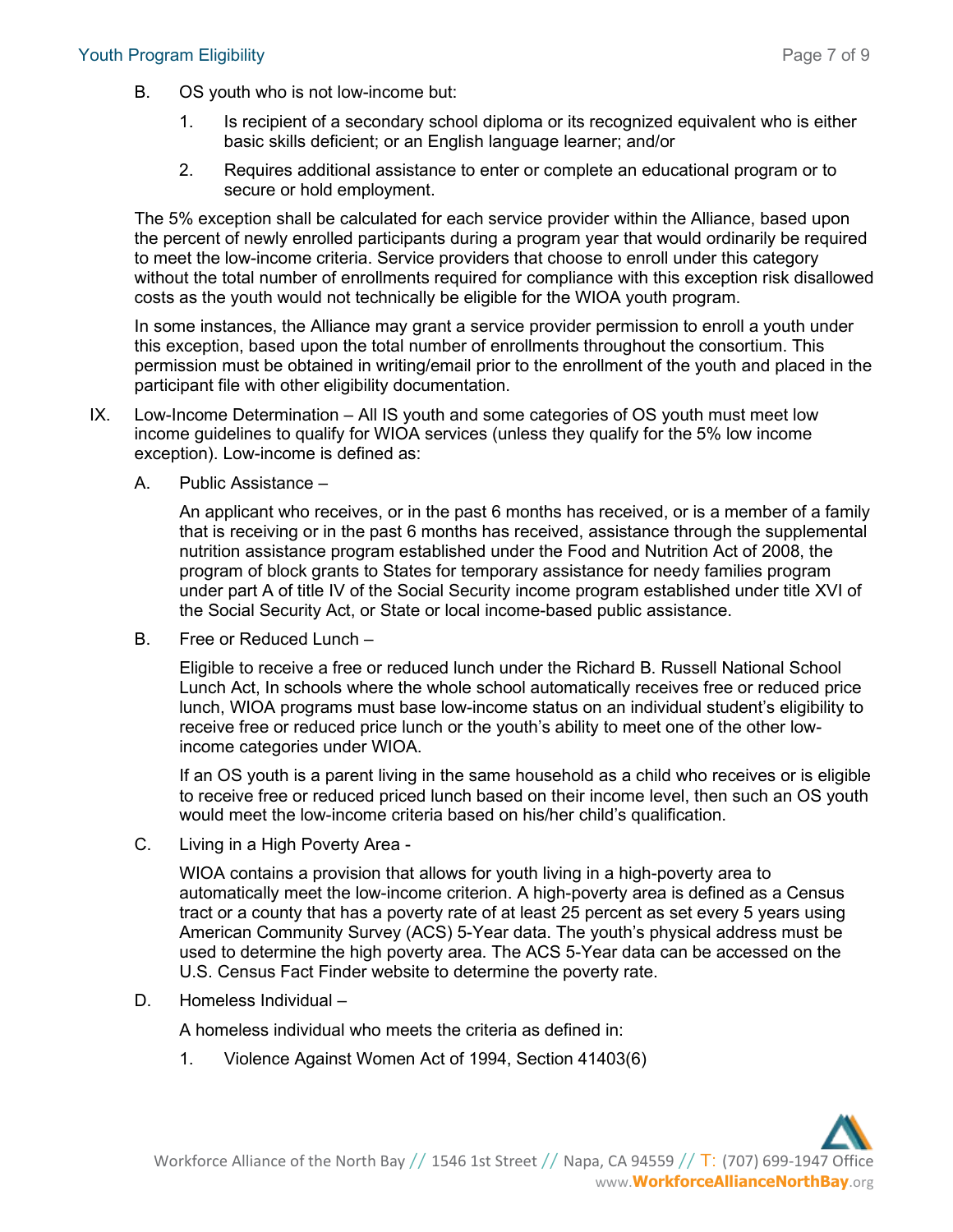#### Youth Program Eligibility Page 8 of 9

- 2. McKinney-Vento Homeless Assistance Act, Section 725(2)
- E. Foster Child –

A foster child on behalf of whom State or local government payments are made.

F. Individual with a Disability (ISY Only) –

Are an individual with a disability whose own income meets the income requirement but who is a member of a family whose income exceeds the income requirement.

G. Low-Income/Family Size Determination –

The individual receives or is a member of a family that received a total family income, for the six-month period prior to WIOA registration, that does not exceed the higher of the poverty line or 70 percent of the lower living standard income level.

Income is determined by collecting information from the family for the complete six-month period prior to application. This figure is then doubled (annualized) and compared to a table provided via Directive by the State of California to determine whether the youth is considered low income based upon family size and total reported "annualized" income.

Sources of Income –

- 1. The following sources of income should be included in an individual's income calculations:
	- a) Monetary compensation for services, including wages, tips, salary, commissions, or fees before any deductions
	- b) Unemployment Insurance Payments
	- c) Child Support payments
	- d) Net receipts from non-farm self-employment (receipts from a person's own unincorporated business, professional enterprise, or partnership, after deductions for business expenses)
	- e) Net receipts from farm self-employment (receipts from a farm which one operates as an owner, renter, or sharecropper, after deductions for farm operating expenses)
	- f) Regular payments from railroad retirement, strike benefits from union funds, worker's compensation, and training stipends (e.g., wages from the California Conservation Corp)
	- g) Alimony, military family allotments, or other regular support from an absent family member or someone not living in the household
	- h) Private pensions, government employee pensions (including military retirement pay)
	- i) Regular insurance or annuity payments (including state disability insurance)
	- j) College or university scholarships (not needs-based), grants, fellowships, and assistantships
	- k) Net gambling or lottery winnings
	- l) Severance payments
	- m) Terminal leave pay